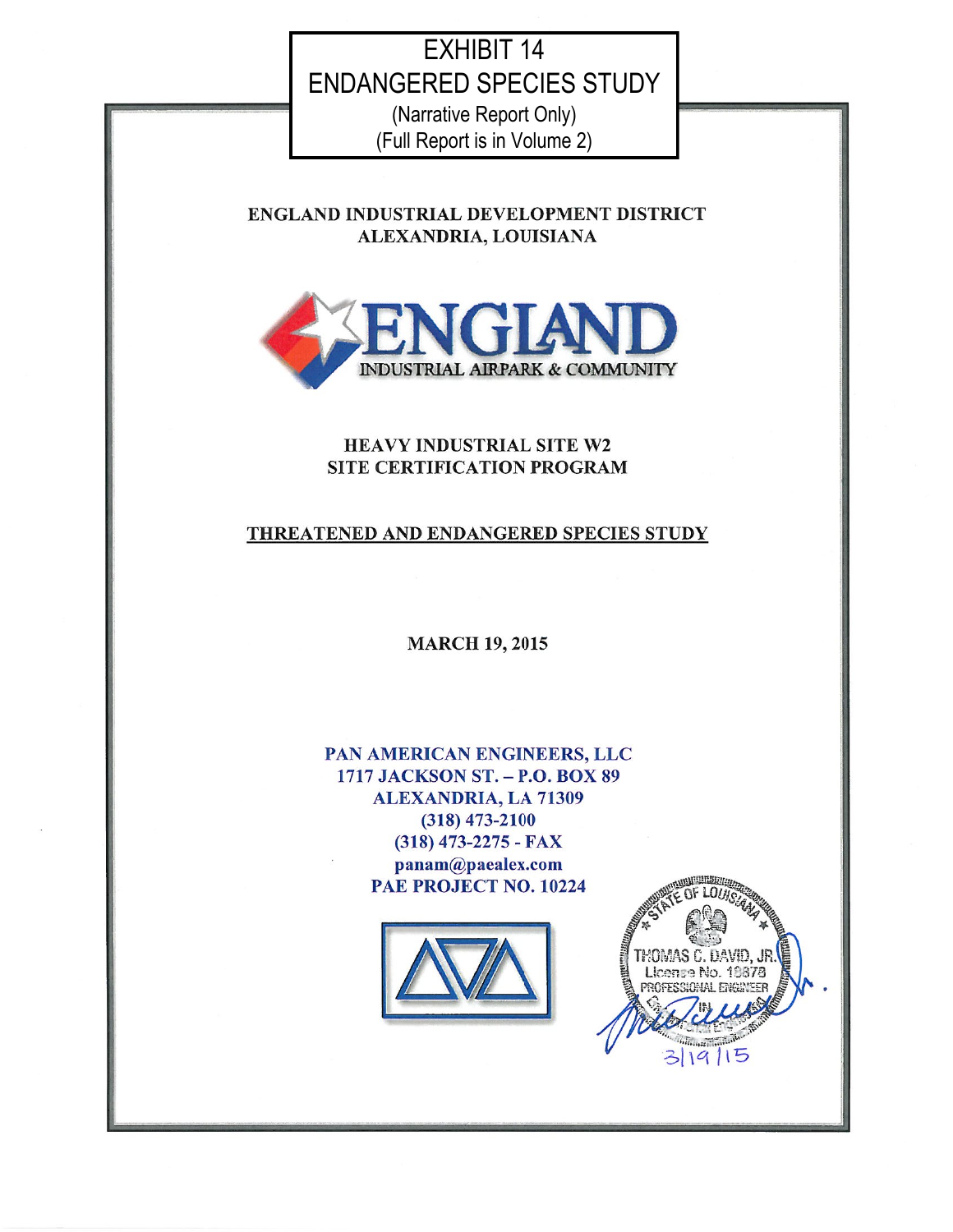

#### **THREATENED AND ENDANGERED SPECIES STUDY**

#### **1.1 Proposed Action**

The England Economic and Industrial Development District (EEIDD), also known as the England Authority, is proposing to develop a piece of property as a heavy industrial site. The site will consist of streets, utilities, and other amenities to provide lots and acreage for future industrial purposes. The site is shown in Appendix A.

#### **1.2 Affected Environment**

The Endangered Species Act (ESA) [16 U.S.C. 1532 et. seq.] of 1973, as amended, was enacted to provide a program for the preservation of endangered and threatened species and to provide protection for the ecosystem upon which these species depend for their survival. All Federal agencies are required to implement protection programs for designated species and to use their authorities to further the purposes of the act. Responsibility for the identification of a threatened or endangered species and development of recovery plans lies with the Secretary of the Interior and the Secretary of Commerce.

The United States Fish and Wildlife Services (USFWS) and the National Marine Fisheries Service (NMFS) are the primary agencies responsible for implementing the ESA. The USFWS is responsible for birds, terrestrial, and freshwater species, while the NMFS is responsible for non-bird marine species. The USFW's responsibilities under the ESA include: (1) the identification of threatened and endangered species; (2) the identification of critical habitats for listed species; (3) implementation of research on, and recovery efforts for , these species; and (4) consultation with other Federal agencies concerning measures to avoid harm to listed species. An endangered species is a species in danger of extinction throughout all or a significant portion of its range. A threatened species is likely to become endangered within the foreseeable future throughout all or a significant portion of its range. Proposed species are those that have been formally submitted to Congress threatened when any of the five following criteria occur: (1) the current/imminent destruction, modification, or curtailment of their habitat or range; (2) overuse of the species for commercial, recreational, scientific, or educational purposes; (3) disease or predation; (4) the inadequacy of existing regulatory mechanisms; and (5) other natural or humaninduced factors affection continued existence.

In addition, the USFWS has identified species that are candidates for listing as a result of identified threats to their continued existence. The "candidate" designation includes those species for which the USFWS has sufficient information on hand to support proposals to list as endangered or threatened under the ESA. However, proposed rules have not yet been issued because such actions are precluded at present by other listing activity.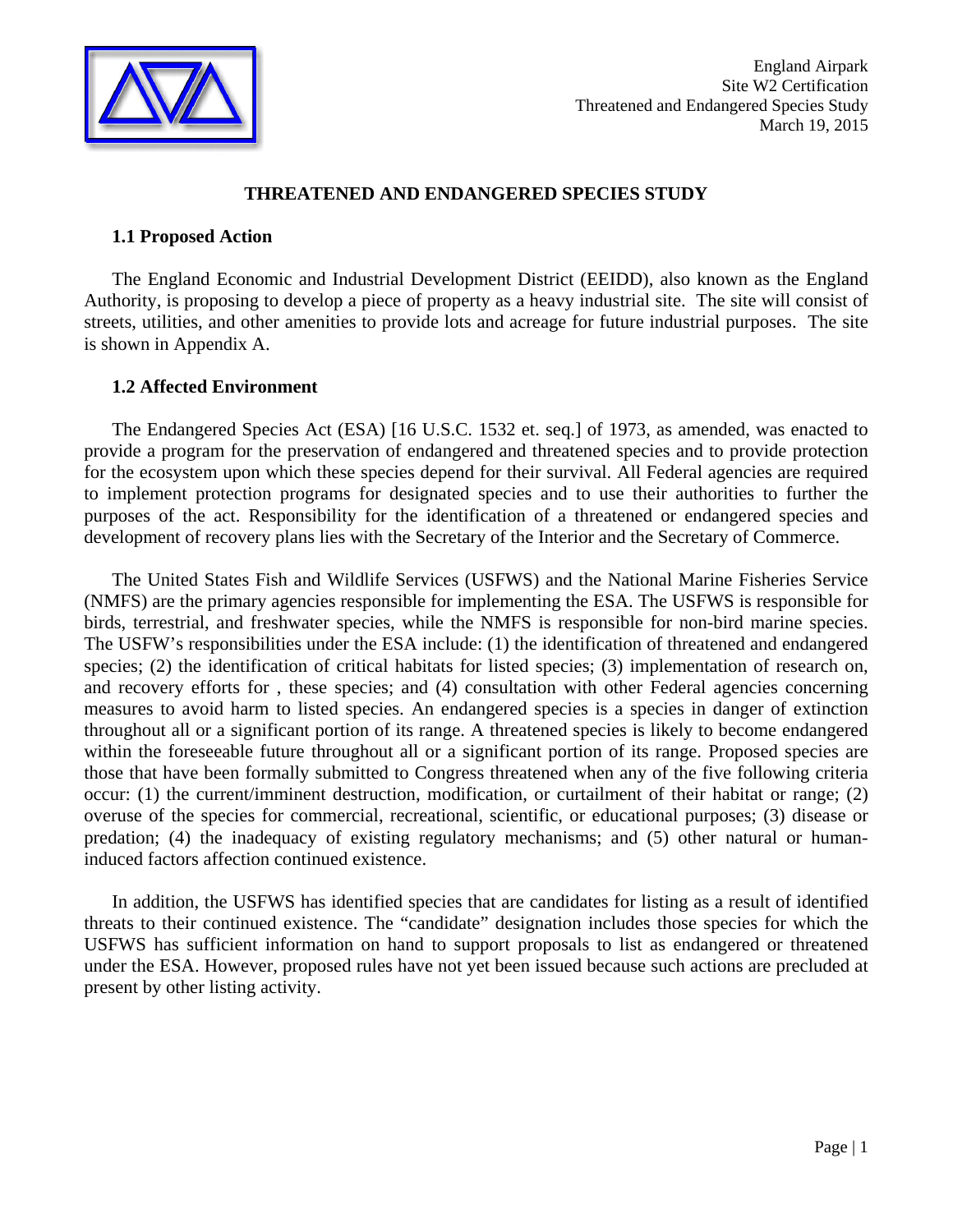

The ESA also calls for the conservation of "Critical Habitat" – the areas of land, water, and air space that an endangered species needs for survival. Critical habitat also includes such things as food and water, breeding sites, cover or shelter, and sufficient habitat area to provide for normal population growth and behavior.

## **1.3 Federally Listed Species**

Four federally listed species occur within Rapides Parish; the red-cockaded woodpecker (*Picoides borealis*), the Louisiana pine snake (*Pituophis melanoleucus ruthveni*), the Louisiana Pearlshell (*Margaritifera hembeli*), and the Interior Least Tern (*Sternula antillarum athalassos)*. (See Table 1-1) Correspondence was submitted to the USFWS on January 22, 2015 regarding threatened and endangered species in the vicinity of the subject property. An updated project map was submitted on February 12, 2015. The USFWS replied on February 24, 2015 and March 11, 2015, stating that the project, as proposed, will have no effect on the resources listed above in paragraph 1.2.

| <b>Common (Scientific) Name</b>                                | <b>Status</b> | Habitat                                                                                                                                                                                                              |
|----------------------------------------------------------------|---------------|----------------------------------------------------------------------------------------------------------------------------------------------------------------------------------------------------------------------|
| Red-cockaded woodpecker<br>(Picoides borealis)                 | Endangered    | Open stands of pines with a minimum age of<br>80 to 120 years.                                                                                                                                                       |
| <b>Bald Eagle</b><br>(Haliaeetus leucocephalus)                | Delisted*     | Quiet areas, rivers, or lakeshores with large,<br>tall trees.                                                                                                                                                        |
| Louisiana pine snake<br>(Pituophis melanoleucus ruthveni)      | Candidate     | Sandy soils in longleaf pine forest.                                                                                                                                                                                 |
| Louisiana Pearlshell<br>(Magaritifera hembeli)                 | Threatened    | Flowing water at depths ranging from 12 to<br>20 inches on sand and gravel substrates. The<br>surrounding forest community is mixed<br>hardwood-loblolly pine with a typical canopy<br>closure of 75 to 100 percent. |
| <b>Interior Least Tern</b><br>(Sternula antillarum athalassos) | Endangered    | Nesting habitat includes bare or sparsely<br>vegetated sand, shell, and gravel beaches,<br>sandbars, islands, and salt flats associated<br>with rivers and reservoirs.                                               |

*Table 1-1 Federally Protected Species Inhabiting Rapides Parish, Louisiana* 

Source: LDWF 2015

\*The bald eagle receives Federal protection despites its removal from the Federal Threatened and Endangered species list under the Bald and Golden Eagle Protection Act.

## **1.4 State-Listed Species**

The Louisiana Natural Heritage Program (LNHP), part of the Louisiana Department of Wildlife and Fisheries (LDWF), maintains lists of Species of Concern (SOC). This list includes species whose occurrence in Louisiana is or may be in jeopardy, or with known or perceived threats or population declines. These species are not necessarily the same as those protected by the Federal government under the ESA. A complete list of state-protected species can be found in Appendix D of this document.